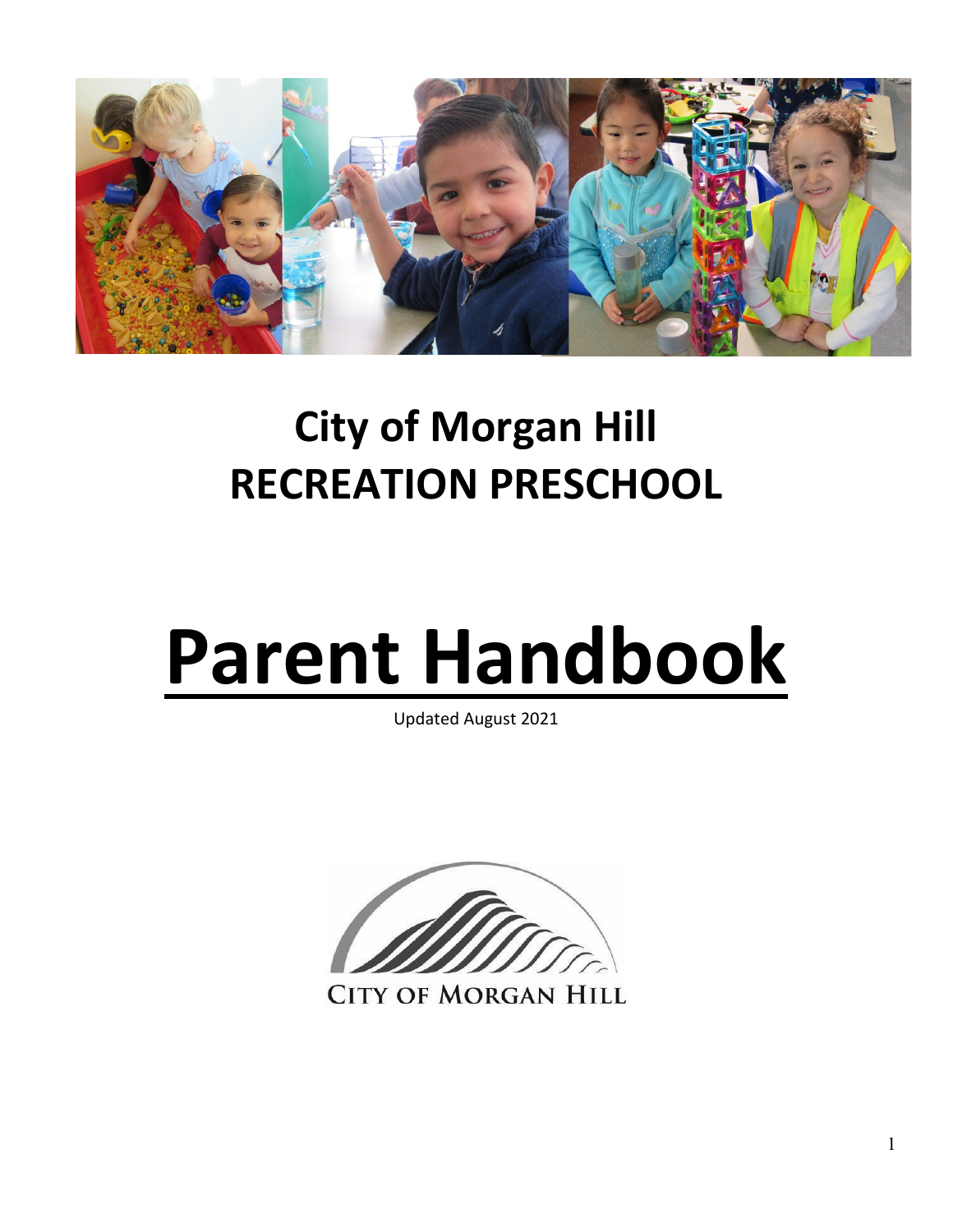# **CONTACT INFORMATION**

#### **Offices**

Preschool Location: Children's Pavilion at the CCC Preschool Cell Phone Number: 408-612-1733 CCC Welcome Desk: 408-782-0008

#### **Supervisor**

| Name:                | Jennie Tucker                   |
|----------------------|---------------------------------|
| <b>Phone Number:</b> | 408-310-4241                    |
| Email:               | jennie.tucker@morganhill.ca.gov |

#### **Preschool Teachers:**

| Name:<br>Email: | Kiana DiFrancesco, Lead Teacher (Kinder Learners, Little Learners)<br>kiana.difrancesco@morganhill.ca.gov |
|-----------------|-----------------------------------------------------------------------------------------------------------|
| Name:           | Angel Echavarria, Assistant Teacher                                                                       |
| Email:          | angel.echavarria@morganhill.ca.gov                                                                        |
| Name:           | Amber Gustaveson, Assistant Teacher                                                                       |
| Email:          | amber.gustaveson@morganhill.ca.gov                                                                        |
| Name:           | Barbara Uribe, Assistant Teacher                                                                          |
| Email:          | barbara.uribe@morganhill.ca.gov                                                                           |

Preschool teachers are available for a half hour after class if parents need to ask any questions. Parents may email the preschool staff at any time. If there is an urgent need for parents to reach the preschool during class time, please call the classroom cell phone or CCC Welcome Desk listed above.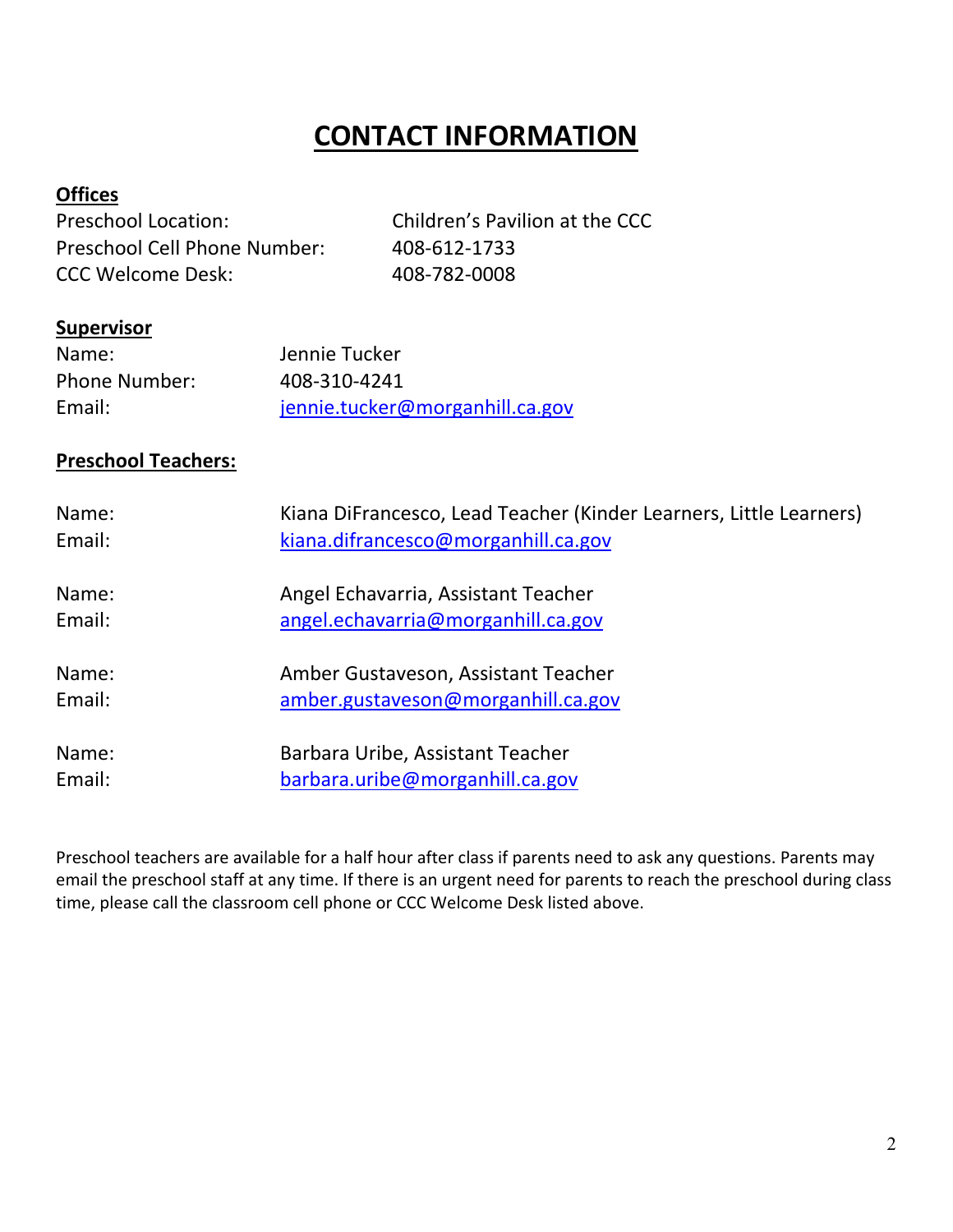#### **Parent Information**

#### **Program Philosophy**

We believe a child's first school experience can set the foundation for a love of learning and success in school. Morgan Hill Recreation Preschool provides a safe and nurturing environment for your child's first school experience. To engage active and growing minds and bodies, we introduce as many different materials and hands-on learning opportunities as possible such as art, music and movement, language, reading, and math readiness activities. Oral language and listening skills are developed through circle time activities. Social skills are developed during both structured activities and unstructured free choice play time, which allows children to learn cooperation and problem solving. Our program is play-based and we embrace the theory that children learn best through play.

We are also a part of Project Cornerstone working to build developmental assets one child at a time. Developmental assets are the positive relationships, opportunities, values, and skills that young people need to grow up caring and responsible. These assets include adult role models, positive peer influence, caring school climates, and a sense that our community values youth. For more information visit [www.projectcornerstone.org.](http://www.projectcornerstone.org/)

#### **Program Goals**

- Instill a love of learning that children can carry with them throughout their lives.
- Provide age-appropriate skill-building activities that foster learning.
- Provide children with the building blocks needed to master reading, writing and math skills.
- Give children a sense of self-worth by allowing them to succeed at their own level.
- Encourage creativity and confidence through art, music, and motor-skill activities.
- Build social skills including sharing, problem solving, making choices, cooperation, being considerate, taking turns, and listening.

#### **Covid-19 Update**

We continue to follow all State and County guidelines to ensure our preschool is a safe place for you and your children. We have created a separate [Covid-19 Protocol Guidelines](https://www.morgan-hill.ca.gov/DocumentCenter/View/37588/Morgan-Hill-Preschool-Covid-19-Protocols?bidId=) that highlight specific preschool areas. Please reference this document for updated information and procedures.

#### **Daily Schedule and Curriculum (Time varies depending on age group)**

Everything a pre-school age child does is a learning experience. At pre-school, it is our job to introduce children to as many different materials and hands-on learning opportunities as possible. The daily schedule will include free play, circle time, outside play, art project, snack, and story. The pre-school curriculum includes foundational skills needed for kindergarten readiness. Our curriculum is recreation based and we embrace the theory that children learn best through play.

Throughout class, we work on developing the social skills of responsibility, cooperating in a group, following directions, trying new things, listening, and learning peaceful ways to solve conflicts. Circle time emphasizes oral language and beginning math concepts. The play dough table, paint easel, and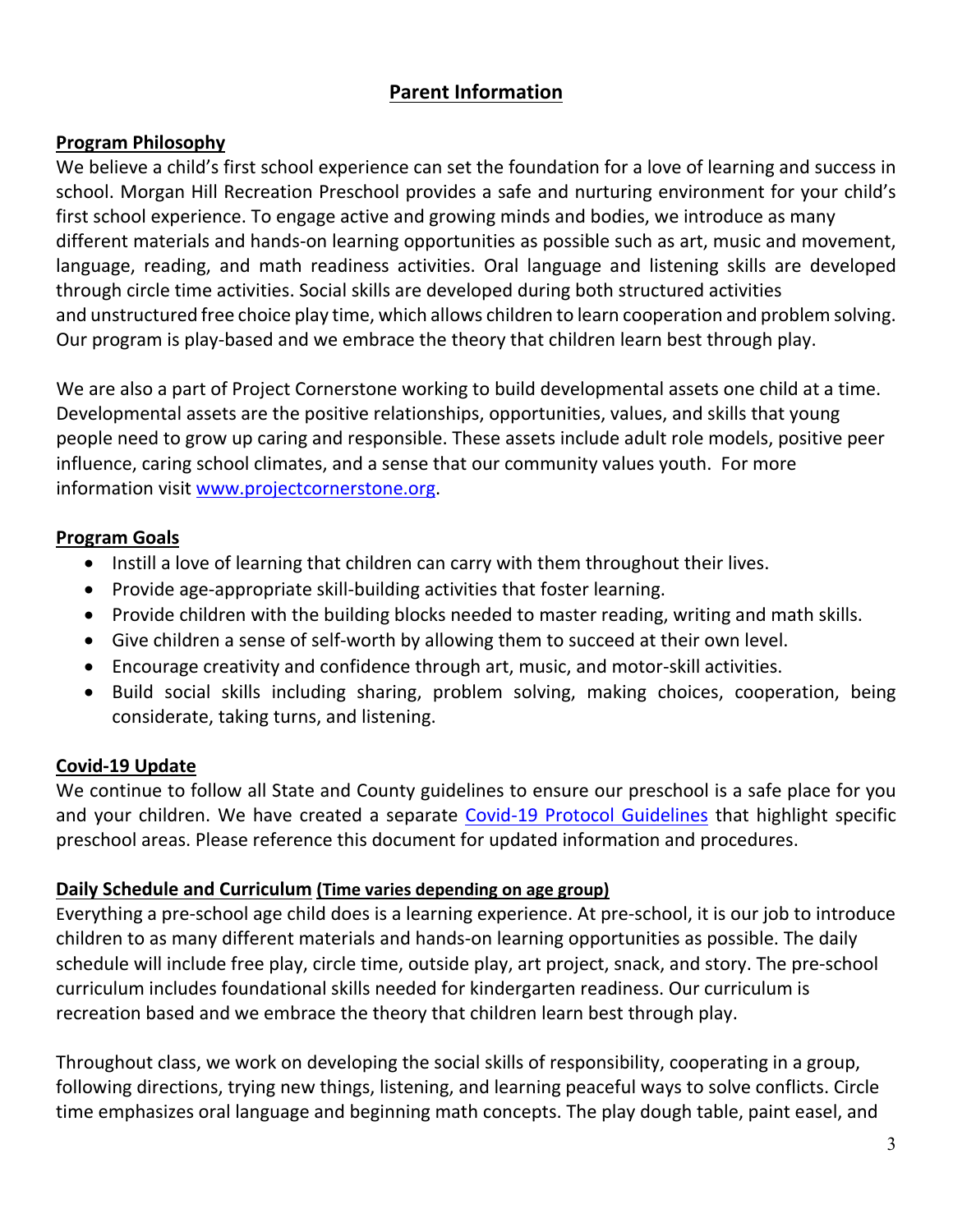art activities build fine motor skills that prepare children to hold a pencil correctly, squeeze glue, tie shoes, and use scissors and cut in the correct motion. Through outside play, students will gain proficiency in gross motor skills such as balancing, hopping, skipping, running, and climbing.

| <b>Sample Daily Schedule</b> |                                                                                                                                                                                                                                                                                 |
|------------------------------|---------------------------------------------------------------------------------------------------------------------------------------------------------------------------------------------------------------------------------------------------------------------------------|
| <b>Time</b>                  | <b>Activity</b>                                                                                                                                                                                                                                                                 |
| 60 minutes                   | Free Choice Play and Art: art project, free art (cutting, coloring, gluing),<br>sensory exploration, creative and dramatic play, science<br>and nature discovery, social play, manipulative activities, blocks                                                                  |
| 15-30 minutes                | Circle Time: story time, calendar and weather, music and movement,<br>songs, counting, colors, numbers, letters, science and math concepts                                                                                                                                      |
| 15 minutes                   | Snack: wash hands and eat with our friends                                                                                                                                                                                                                                      |
| 50 minutes                   | Project Time/Outside Play: Half of the class goes outside to play (gross)<br>motor skill development, social skills) while the other half remains inside<br>to participate in a more complex small group learning experience and<br>project (writing, art exploration, science) |
| 10 minutes                   | Music and Movement Activities/Closing                                                                                                                                                                                                                                           |

*This is a sample of how the teachers divide up a basic day. Each teacher's class day and activities vary, as class is adapted to meet the students where they are in their learning and development.* 

#### **Potty Training and Bathroom Time**

All children need to be potty trained before the first day of class. Diapers, pull-ups, and training underwear are not allowed in class. Sometimes a new class environment and the excitement of friends and activities can cause setbacks. We will work with each child to be successful, with frequent reminders and the teachers watching for signals.

If needed, Preschool Staff will escort children to the bathroom. We can stand in the doorway with the bathroom door open, verbally coach the children through the toileting process, assist children with snaps and zippers and make sure that all children wash and dry their hands. Staff then escorts the children back to class. A parent will be called to return to school to clean their child if staff is unsuccessful in the coaching process or the child becomes upset. Our goal is for all children to be comfortable using the preschool restroom independently and without prompting by the first few weeks of school.

If a child has a potty training accident while at school, teachers will talk a child through changing into their extra clothes. In the event of a more significant accident, the parents will be contacted and asked to come and assist. If a child is still struggling after October 31<sup>st</sup> with accidents, we will need to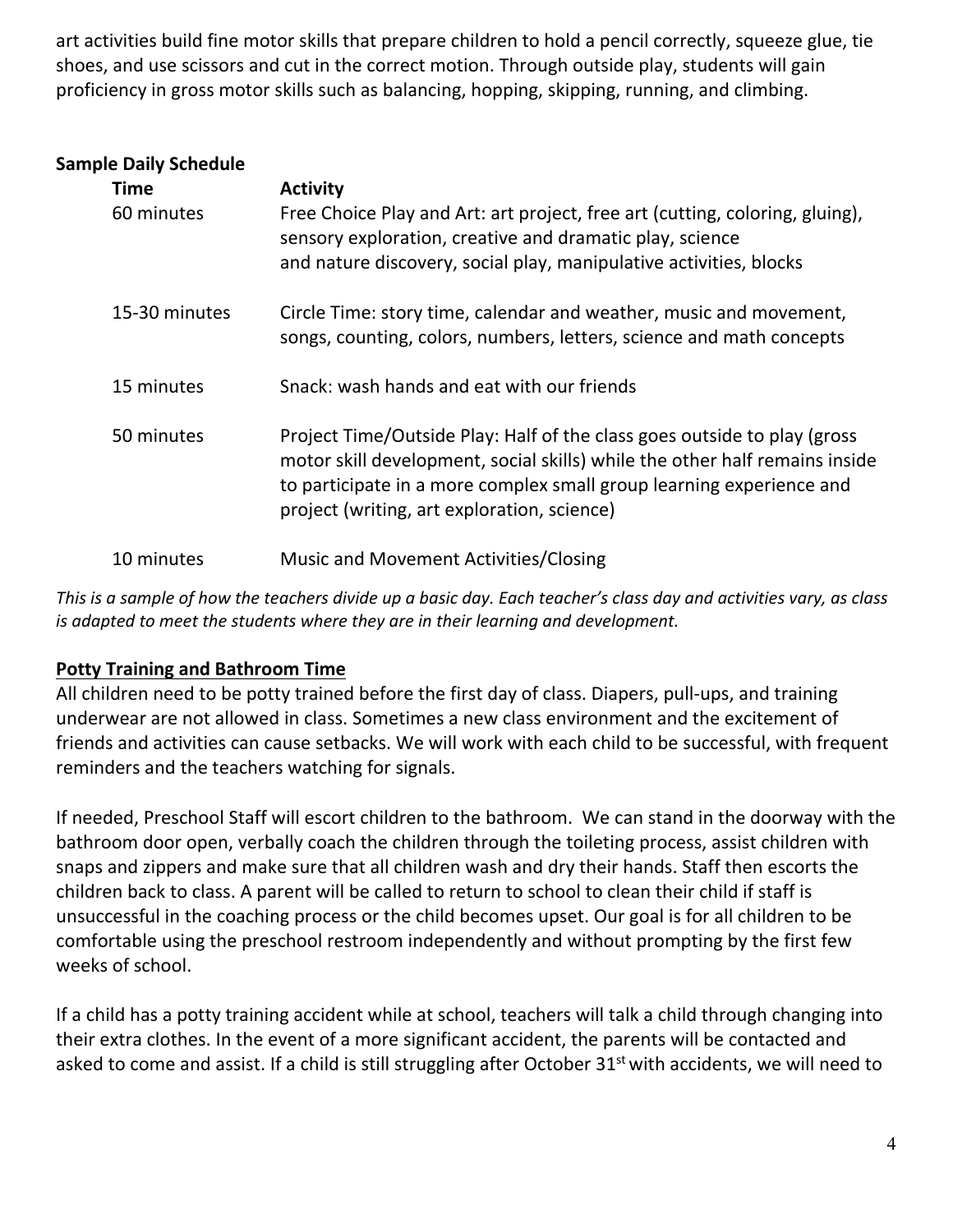put attendance on hold. Typically, we will place the child on the top of the registration waiting list. If potty trained becomes more consistent and a vacancy opens the child can return to the class.

#### **Parent Helper Days**

We are unable to include parent helper days at this time and will plan on bringing parent helpers back to assist in the last hour of class when it is safe to do so. As a safe alternative so that you can see what we've been learning, we would like to invite you to visit our classroom for 30 minutes on the last day of each month so you can see what we have been doing!

#### **What to Bring**

Please label all items from home including backpacks, lunch boxes and water bottles. **Backpacks:** We encourage a small backpack that can hold your child's snack, water bottle and their projects to take home. Large backpacks do not fit in cubbies so please try to keep them preschool sized.

**Clothing and Extra Clothes**: Because many of our art projects are messy, please dress your child in comfortable, older play clothes that will allow them to participate to the fullest. Closed-toed sneakers are recommended to protect feet while playing. Please no shoes with high heels or flip flops. Please send a full set of extra clothes for your child in a plastic Ziplock back with their name on it. We will keep it in their cubbies.

#### **Snacks and Food Allergies**:

Snack takes place after Circle Time in the morning so please be sure that your child has an adequate breakfast. We ask that each student bring a small snack and reusable water bottle each day. We encourage parents to provide nutritious snacks such as those on the list below. The development of positive attitudes towards healthy food sets a foundation for healthy diet patterns. **Morgan Hill Recreation Preschool is a nut-free school.** This includes food items such as almond butter, trail mix, crackers, cookies, cereal bars, etc. containing nuts.

discuss with your child's teacher before the start of school. Protein Carbohydrate Fruits or Veggies Cheese **Pretzels** Fruit (grapes, strawberries, oranges)

If your child has food allergies, please list these on the Emergency Contact form upon registration and

| Cheese                | Pretzels                         | Fruit (grapes, strawberries, oranges) |
|-----------------------|----------------------------------|---------------------------------------|
| Yogurt                | <b>Bread Sticks or Crackers</b>  | Veggies with ranch or hummus          |
| Cold Cuts             | Unsweetened Cereal               |                                       |
| <b>Cottage Cheese</b> | <b>Banana Bread or Muffins</b>   |                                       |
| <b>Hummus</b>         | <b>Zucchini Bread or Muffins</b> |                                       |
|                       |                                  |                                       |

Please reserve sweets for birthdays or holiday celebrations only.

#### **Late Pick Up Policy**

Please be on time for pick-up. It is important for your child's self-esteem and sense of security as well as being considerate to the teaching staff. If you have an emergency and cannot pick up your child on time, please call the preschool cell phone at 408-612-1733 or the Welcome Desk staff at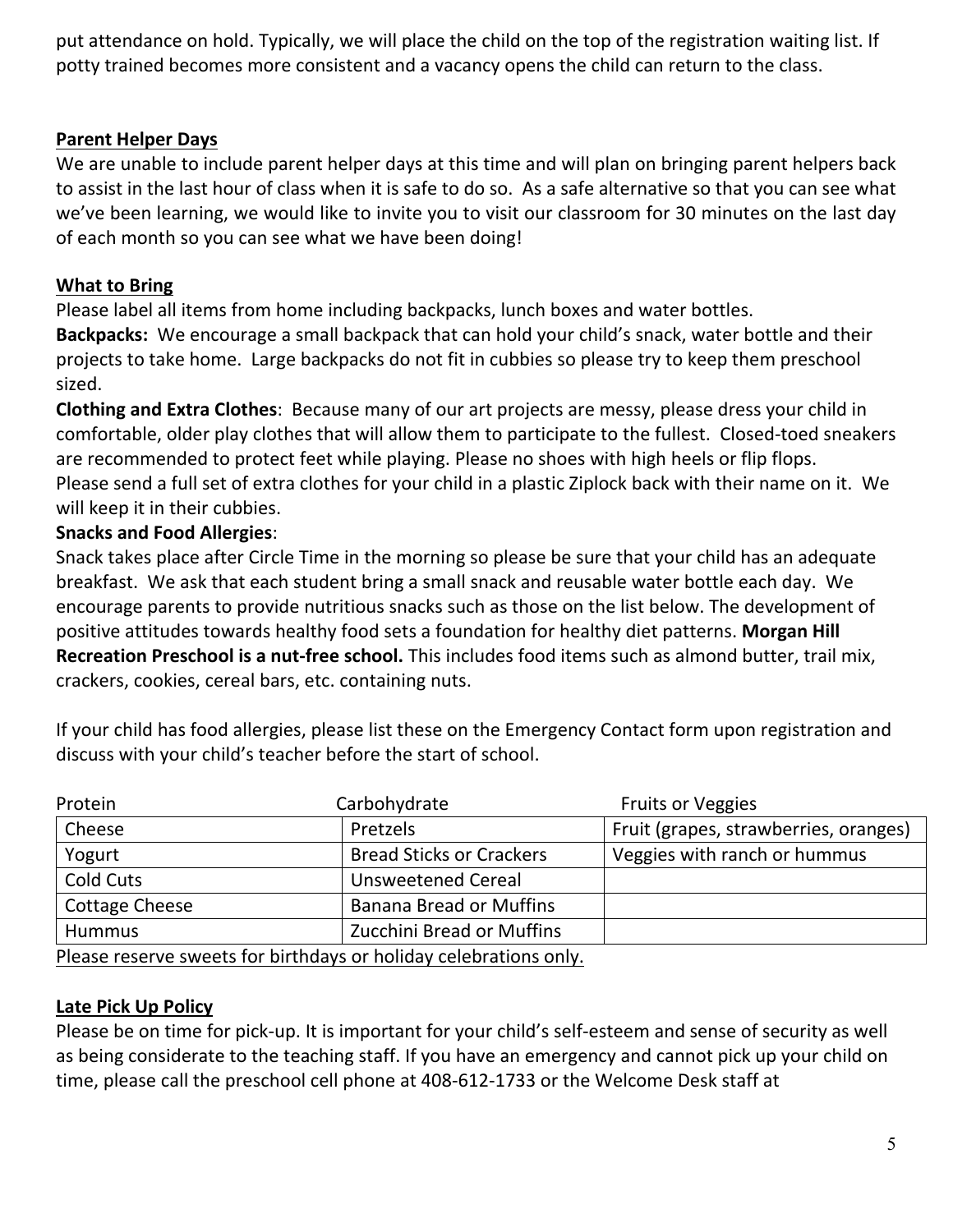408-782-0008. Parents arriving for pick-up later than 10 minutes after class will be charged \$5.00 for every 5 minutes they are late. The fee is payable to the City of Morgan Hill to the teacher or CCC Welcome Desk staff, by cash or check, when the child is picked up. Repeated late pick-ups may incur additional charges at the discretion of the program supervisor.

#### **SICK CHILD POLICY**

In accordance with Covid-19 guidelines, please note the current additional requirements for sick children listed in our [Covid-19 protocols.](https://www.morgan-hill.ca.gov/DocumentCenter/View/37588/Morgan-Hill-Preschool-Covid-19-Protocols?bidId=)

Please follow these guidelines and if your child has any of these symptoms, please keep them home:

- 1. Fever within the last 24 hours
- 2. Excessive wheezing or coughing.
- 3. First 2 days of a cold, especially if the child is uncomfortable or has a runny nose with yellow/green mucous or a persistent cough.
- 4. Rash (not heat or allergy related).
- 5. Diarrhea.
- 6. Vomiting within the last 24 hours.
- 7. If your child is unable to participate in outdoor activities which are a regular part of our schedule. On rainy or very stormy days we will have activities inside the CCC in a different room, rather than outside.

Please be considerate of other children when deciding whether or not your child is healthy enough to attend class. Thank you for your consideration.

**IMPORTANT**: Please contact the preschool staff immediately if your child has become ill with a contagious disease (lice, hand foot mouth disease, stomach flu). It is our responsibility to notify all parents of their child's exposure. We will not use any names or identifying information.

#### **Participant Readiness**

In the rare event that a student cannot participate productively in class, staff may contact a caregiver to pick up early. We would work on an action plan to help them be successful. However, if the behavior continues without improvement, we do reserve the right to unenroll a student. Examples include:

- Behaviors that are disruptive or dangerous to the child, other children, and/or teachers
- Excessive separation anxiety
- Consistently aggressive or disruptive behavior requiring excessive attention of the teachers

#### **Payment Policy**

A full month tuition payment is required to hold your child's spot. Payment for the first month may be paid by check, cash, or Visa/MasterCard. Each payment after the first month will be set up as an automatic payment through your checking account.

Automatic payments are processed on the **FIRST DAY OF EACH MONTH**. A bounced check fee is charged if payment does not go through. Please fill out a new Payment Authorization Form if your checking account number changes. Submit this immediately to avoid the bounced check fee.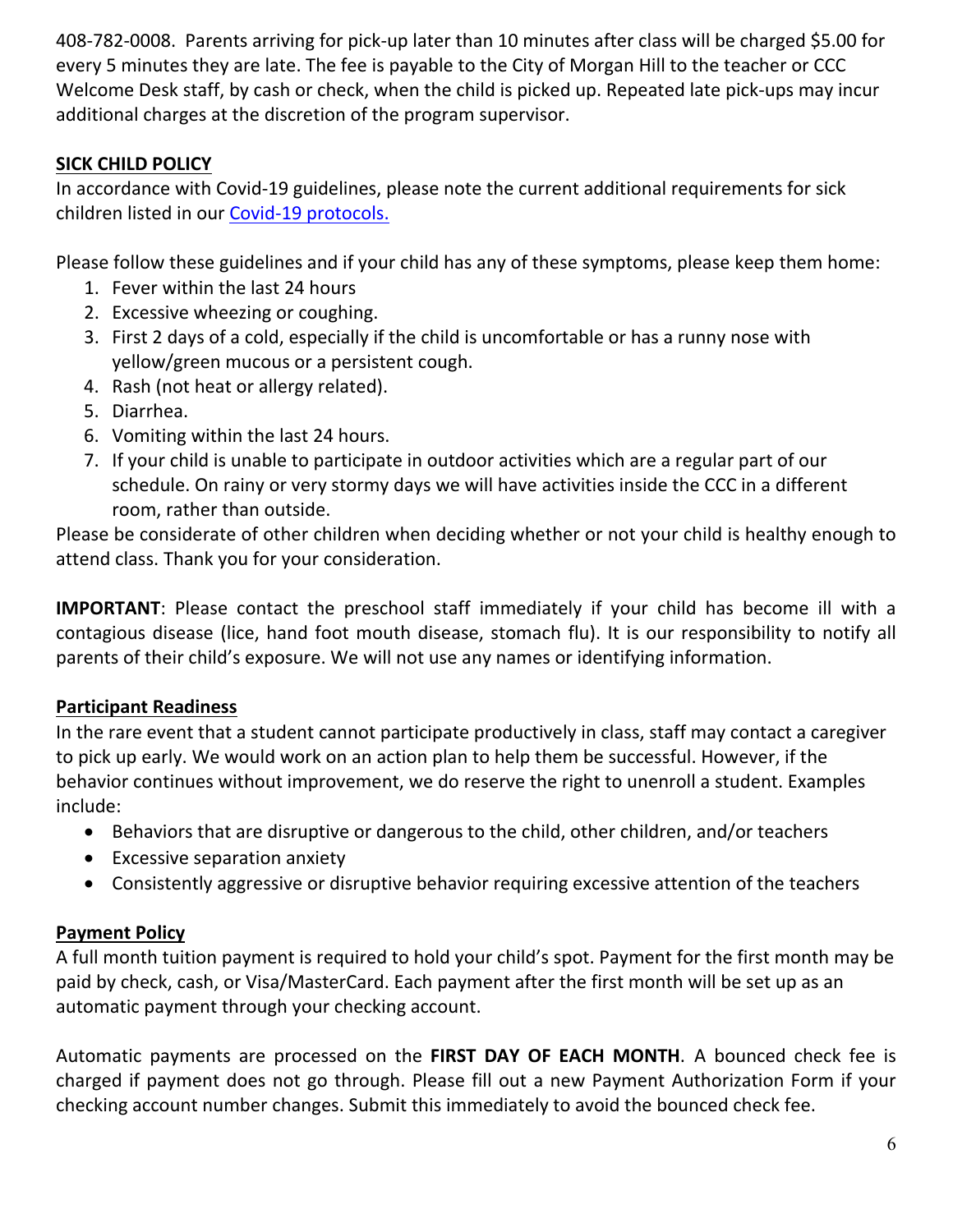#### **Cancellation Policy**

If you do not plan to have your child continue, we request that you notify your child's teacher and fill out the Preschool Cancellation Form and submit it to the program Supervisor at least two (2) weeks prior to your child's last day. This will allow us to stop your automatic payment on time.

#### **Financial Aid**

The City of Morgan Hill Community Services Department offers limited recreation scholarships on a first-come first-served basis while funds are available. They are available one month per season (Fall, Winter, Spring) per child only. Please contact the program Supervisor for more information.

#### **Tax Forms**

If you would like copies of your monthly tuition payments for tax purposes, please contact the Community and Cultural Center Welcome Desk at 408-782-0008. The Tax ID # is: 94-6000377

#### **Tips for Parents**

- For security purposes, the preschool classroom will remain locked at all times.
- Please make sure your child uses the restroom before coming to class.
- We ask parents to please keep cell phones turned on during school hours, in the event we need to reach you.
- Please be on time for class. The "free choice" time provides valuable socialization time.
- \*When picking up your child after class, please wait outside the gate, we will open the door when ready. Doors are locked during class so that no one enters or leaves the classroom without the teacher's knowledge. If you need to access class while in session, please knock (loudly!) on the door or call the .
- ID's will be required for any adult the teacher does not recognize. Children will not be released to an adult if they are not listed on the child's emergency contacts.
- Teachers will communicate with caregivers after class if there are any behavior difficulties during class. We may document more serious injuries or accidents with a written report.

## **Frequently Asked Questions**

#### **1. HOW MANY STUDENTS ARE IN EACH CLASS?**

There are a maximum of 24 students in each class.

#### **2. WHAT IS THE RATIO OF STUDENTS TO TEACHERS?**

There is one teacher and two assistant teachers (8:1) in class.

#### **3. WHAT EDUCATION DO TEACHERS HAVE?**

Our teaching team exceeds our minimum requirements, and their full bios can be viewed at [www.morganhill.ca.gov/preschool.](http://www.morganhill.ca.gov/preschool) Lead Teachers are required to have a minimum of 12 units of Early Childhood Education completed and a minimum of 2 years of experience working with children in a preschool environment. Assistant Teachers are required to have a minimum of 1 year of experience working with children in a preschool environment and/or completion of Early Childhood Development classes. All preschool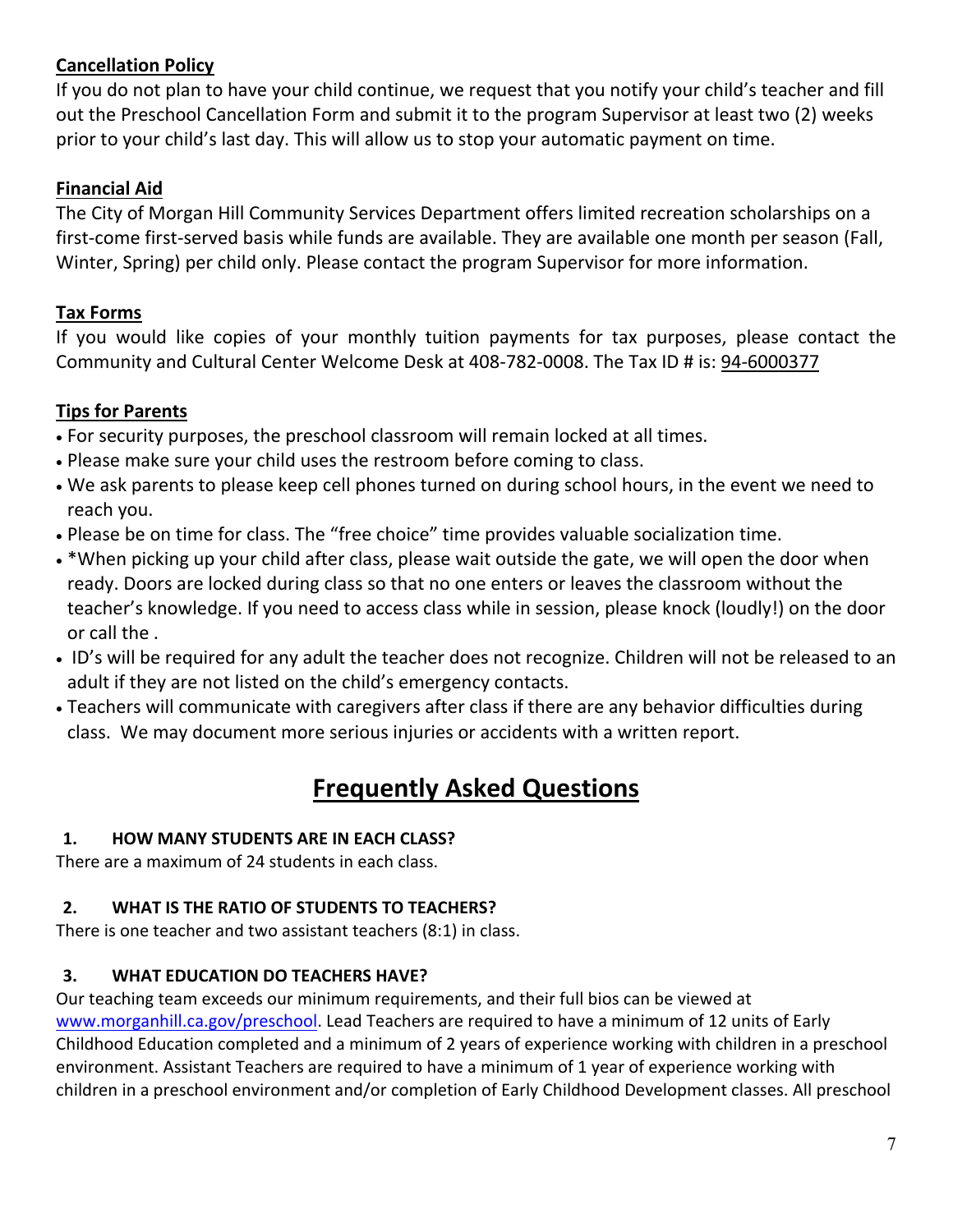staff have completed a background check (fingerprinting) and TB screening. They are also CPR and First Aid certified, mandated reporters, and receive regular refresher trainings in recreation topics.

#### **4. WHY ARE THE CLASSES ONLY 2 ½ or 3 HOURS?**

Little Learner classes are 2 ½ hours twice a week to provide the young child with an initial preschool experience and an opportunity for socialization. Kinder Learners meet for 3 hours three times a week to offer more opportunities for learning and skills development, in preparation for Kindergarten. We feel this schedule allows for a rich balance of the home and school environment.

#### **5. WHAT DO YOU DO ON RAINY DAYS?**

We move the children to a room inside the Community and Cultural Center and provide fun and physical activities, mainly music and movement games. Children can express themselves and build their social and motor skills with movement activities, dancing with streamers and scarves, and by playing games.

#### **6. WHAT DO YOU DO IN CASE OF AN EARTHQUAKE OR EMERGENCY?**

During the school year we will do one to two drills where we teach children how to remain calm and how to evacuate the classroom safely. Children will be trained to hold a rope all together with handles and walk out to the northeast corner (Fifth and Depot) of the CCC parking lot along with the Preschool Teacher, Assistant Teachers, parent helper of the day, and staff on duty. Parents would pick up their children at that location or in the Children's Pavilion if it is safe.

#### **7. CAN I CANCEL AT ANYTIME DURING THE PRESCHOOL YEAR?**

Yes. We require 2 weeks notice to have time to cancel your automatic draft. Please contact your preschool teachers or Supervisor if there are specific reasons why you are canceling enrollment. All cancellations must be confirmed by a signed cancellation form located at the Welcome Desk.

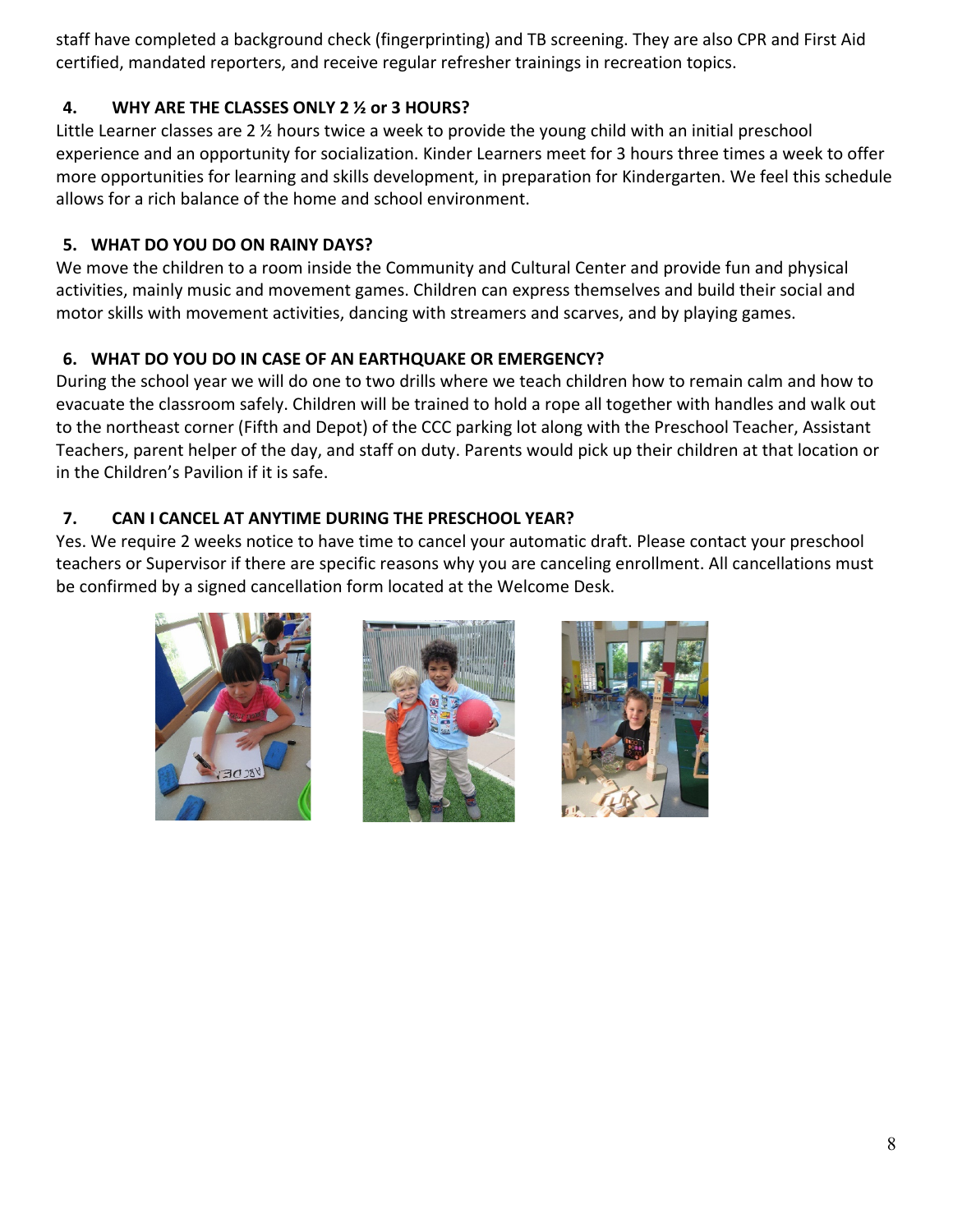# **CURRICULUM**

#### **It Looks Like Play……………………………………………………………..It's Really Work**

|                                                                                                                                        |  | <b>WRITING SKILLS</b>                                                                                                      |
|----------------------------------------------------------------------------------------------------------------------------------------|--|----------------------------------------------------------------------------------------------------------------------------|
| Using bright colors to create satisfying personal symbols.<br>Movement of arms, wrists, hands and fingers.                             |  | Working with paints and crayons is relaxing and gives the<br>thrill of accomplishment as well as providing practice in the |
|                                                                                                                                        |  | use of hand and arm muscles.                                                                                               |
|                                                                                                                                        |  | <b>LANGUAGE SKILLS</b><br>develops                                                                                         |
| Relating what has happened at home, e.g. the new baby.                                                                                 |  | Speaking before a class, giving a recitation or a report, is                                                               |
| Explaining a painted picture. Describing something<br>constructed: the new car, a visit to a relative's house or a ride<br>on a train. |  | sometimes difficult, especially for shy children. Telling stories<br>helps overcome this difficulty.                       |
|                                                                                                                                        |  |                                                                                                                            |
| Hopping, skipping, and running in rhythm. Dancing like                                                                                 |  | Children need to do things with others in harmony, where the                                                               |
| whirling leaves or gliding like an airplane. Singing of falling<br>snow and growing trees.                                             |  | help of all is necessary. They need to use words clearly to<br>express thoughts and to express themselves through music    |
|                                                                                                                                        |  | and movement.                                                                                                              |
|                                                                                                                                        |  | <b>INTEREST IN BOOKS</b><br>develops                                                                                       |
| Turning pages, looking at bright colored pictures. Telling                                                                             |  | Books become interesting, friendly things and words in print                                                               |
| others about them, making up stories about them. Showing<br>others what is interesting or funny.                                       |  | tell a story.                                                                                                              |
| LISTENING TO STORIES                                                                                                                   |  | <b>LISTENING SKILLS</b><br>develops                                                                                        |
| Stories are read and discussed. Children tell of their                                                                                 |  | Listening to others isn't easy in an age characterized by                                                                  |
| experiences and share made-up stories.                                                                                                 |  | activity, but listening and thinking are necessary skills for<br>communicating with others.                                |
|                                                                                                                                        |  | <b>SOCIAL SKILLS</b>                                                                                                       |
| Taking turns with toys and games, with scissors and glue,                                                                              |  | At home, playthings are "mine," in the school "ours." It's a                                                               |
| letting others play and cut. Understanding how a group can<br>have fun and get things done too.                                        |  | hard lesson, but a necessary one for success in school and for<br>living with others pleasantly.                           |
|                                                                                                                                        |  | <b>WRITING SKILLS</b>                                                                                                      |
| Scrapbooks, Illustrations for a story. Pictures for a bulletin                                                                         |  | Cutting on a line is hard. Keeping paste within bounds takes                                                               |
| board display. Holiday decorations. Creating our own<br>designs.                                                                       |  | concentration. Small hands and young muscles need training<br>and development for finer writing skills.                    |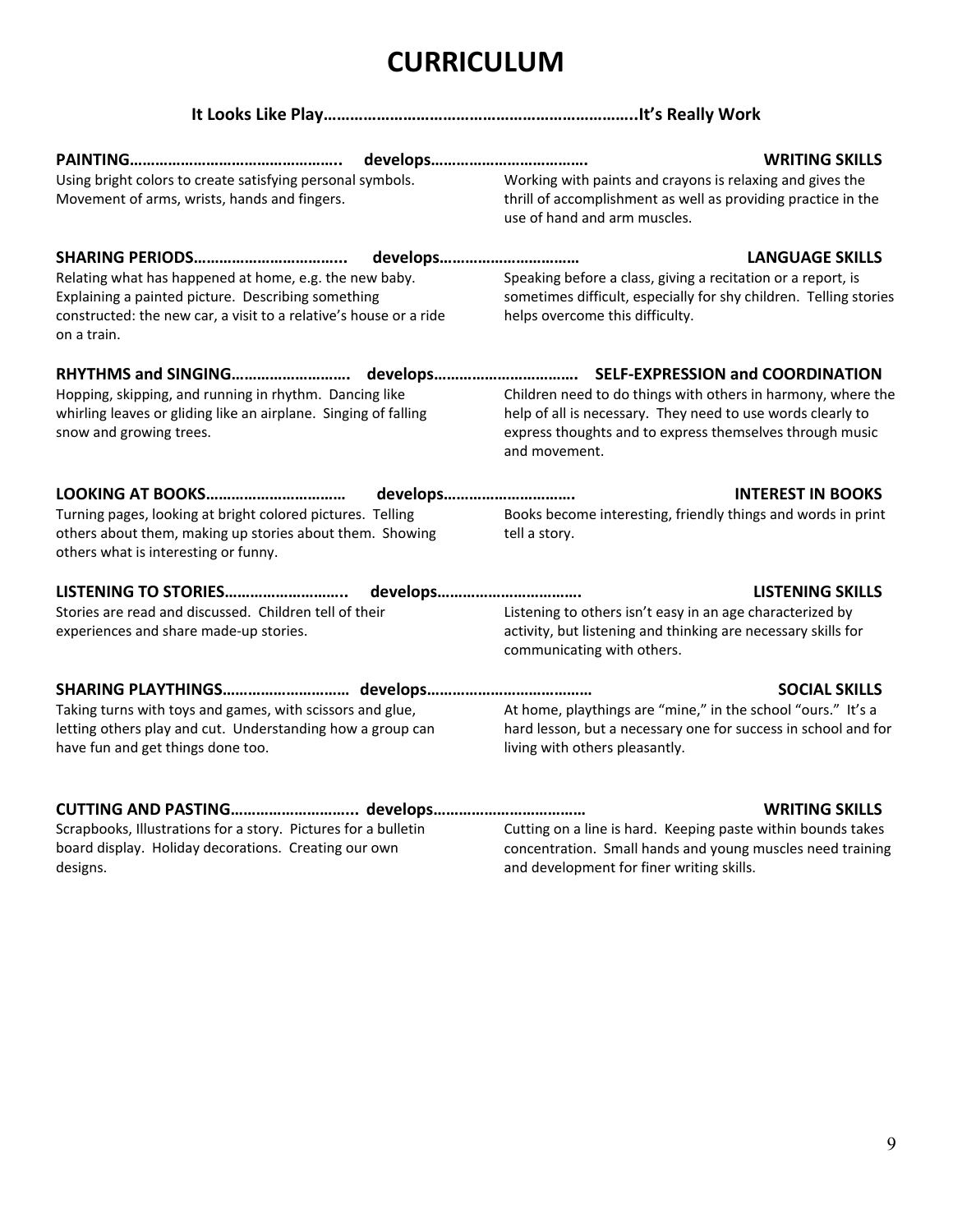#### **41 Developmental Assets**

Developmental Assets are the positive values, relationships, skills, and experiences that help children and teens thrive. These assets help young people grow up to be caring and responsible adults. The City of Morgan Hill and the Preschool Program strive to attain these assets in all programs we offer.

#### **EXTERNAL ASSETS**

#### **SUPPORT**

- **1. Family Support** | Family life provides high levels of love and support.
- **2. Positive Family Communication** | Young person and her or his parent(s) communicate positively, and young person is willing to seek advice and counsel from parents.
- **3. Other Adult Relationships** | Young person receives support from three or more nonparent adults.
- **4. Caring Neighborhood** | Young person experiences caring neighbors.
- **5. Caring School Climate** | School provides a caring, encouraging environment.
- **6. Parent Involvement in Schooling** | Parent(s) are actively involved in helping the child succeed in school.

#### **EMPOWERMENT**

- **7. Community Values Youth** | Young person perceives that adults in the community value youth.
- **8. Youth as Resources** | Young people are given useful roles in the community.
- **9. Service to Others** | Young person serves in the community one hour or more per week.
- **10. Safety** | Young person feels safe at home, school, and in the neighborhood.

#### **BOUNDARIES AND EXPECTATIONS**

- **11. Family Boundaries** | Family has clear rules and consequences and monitors the young person's whereabouts.
- **12. School Boundaries** | School provides clear rules and consequences.
- **13. Neighborhood Boundaries** | Neighbors take responsibility for monitoring young people's behavior.
- **14. Adult Role Models** | Parent(s) and other adults model positive, responsible behavior.
- **15. Positive Peer Influence** | Young person's best friends model responsible behavior.
- **16. High Expectations** | Both parent(s) and teachers encourage the young person to do well.

#### **CONSTRUCTIVE USE OF TIME**

- **17. Creative Activities** | Young person spends three or more hours per week in lessons or practice in music, theater, or other arts.
- **18. Youth Programs** | Young person spends three or more hours per week in sports, clubs, or organizations at school and/or in community organizations.
- **19. Religious Community** | Young person spends one hour or more per week in activities in a religious institution.
- **20. Time at Home** | Young person is out with friends "with nothing special to do" two or fewer nights per week.